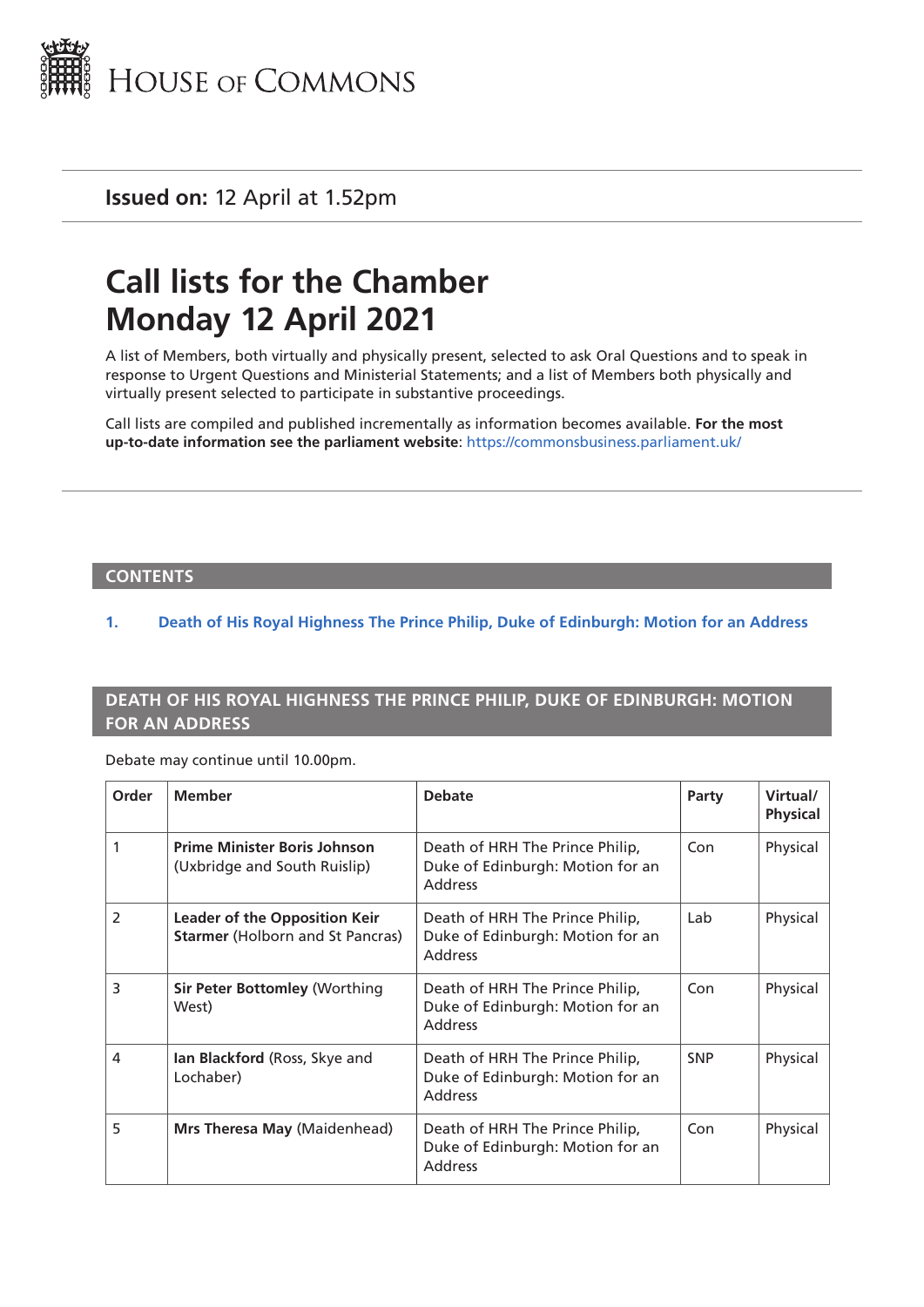| Order           | <b>Member</b>                                           | <b>Debate</b>                                                                         | Party      | Virtual/<br><b>Physical</b> |
|-----------------|---------------------------------------------------------|---------------------------------------------------------------------------------------|------------|-----------------------------|
| 6               | <b>Ms Harriet Harman (Camberwell</b><br>and Peckham)    | Death of HRH The Prince Philip,<br>Duke of Edinburgh: Motion for an<br>Address        | Lab        | Physical                    |
| 7               | Sir Roger Gale (North Thanet)                           | Death of HRH The Prince Philip,<br>Duke of Edinburgh: Motion for an<br><b>Address</b> | Con        | Physical                    |
| 8               | Ed Davey (Kingston and Surbiton)                        | Death of HRH The Prince Philip,<br>Duke of Edinburgh: Motion for an<br><b>Address</b> | LD         | Physical                    |
| 8b              | Sir Iain Duncan Smith (Chingford<br>and Woodford Green) | Death of HRH The Prince Philip,<br>Duke of Edinburgh: Motion for an<br><b>Address</b> | Con        | Physical                    |
| 9               | <b>Chris Grayling (Epsom and Ewell)</b>                 | Death of HRH The Prince Philip,<br>Duke of Edinburgh: Motion for an<br><b>Address</b> | Con        | Virtual                     |
| 10              | Sir Jeffrey M Donaldson (Lagan<br>Valley)               | Death of HRH The Prince Philip,<br>Duke of Edinburgh: Motion for an<br><b>Address</b> | <b>DUP</b> | Physical                    |
| 11              | <b>Andrew Selous (South West</b><br>Bedfordshire)       | Death of HRH The Prince Philip,<br>Duke of Edinburgh: Motion for an<br><b>Address</b> | Con        | Virtual                     |
| 12 <sup>2</sup> | Yvette Cooper (Normanton,<br>Pontefract and Castleford) | Death of HRH The Prince Philip,<br>Duke of Edinburgh: Motion for an<br><b>Address</b> | Lab        | Virtual                     |
| 13              | Mrs Maria Miller (Basingstoke)                          | Death of HRH The Prince Philip,<br>Duke of Edinburgh: Motion for an<br><b>Address</b> | Con        | Virtual                     |
| 14              | Liz Saville Roberts (Dwyfor<br>Meirionnydd)             | Death of HRH The Prince Philip,<br>Duke of Edinburgh: Motion for an<br><b>Address</b> | PC         | Virtual                     |
| 15              | Mel Stride (Central Devon)                              | Death of HRH The Prince Philip,<br>Duke of Edinburgh: Motion for an<br><b>Address</b> | Con        | Virtual                     |
| 16              | <b>Hilary Benn (Leeds Central)</b>                      | Death of HRH The Prince Philip,<br>Duke of Edinburgh: Motion for an<br><b>Address</b> | Lab        | Virtual                     |
| 17              | Theresa Villiers (Chipping Barnet)                      | Death of HRH The Prince Philip,<br>Duke of Edinburgh: Motion for an<br><b>Address</b> | Con        | Physical                    |
| 18              | Ian Murray (Edinburgh South)                            | Death of HRH The Prince Philip,<br>Duke of Edinburgh: Motion for an<br><b>Address</b> | Lab        | Virtual                     |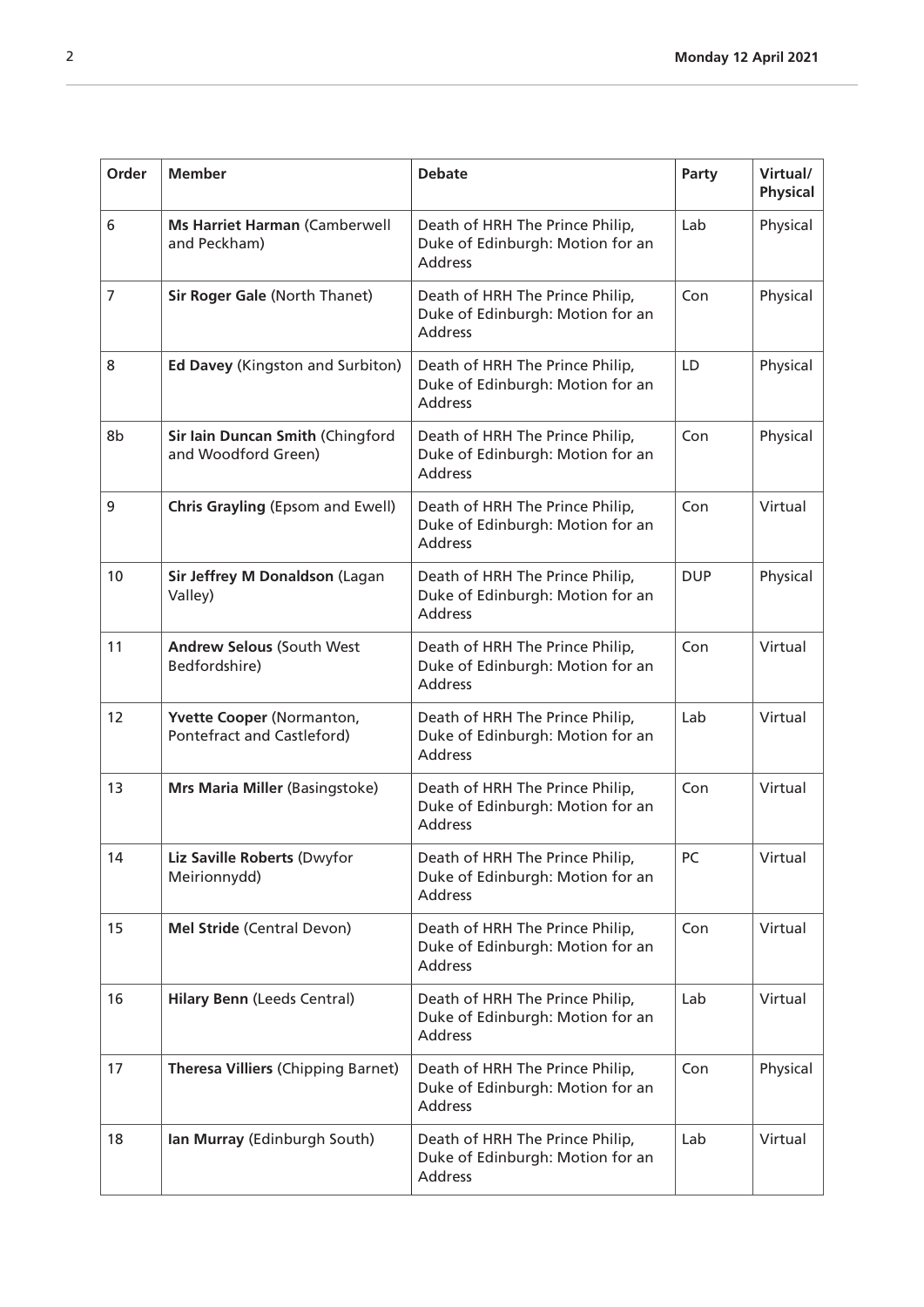| Order | <b>Member</b>                                                 | <b>Debate</b>                                                                         | Party       | Virtual/<br><b>Physical</b> |
|-------|---------------------------------------------------------------|---------------------------------------------------------------------------------------|-------------|-----------------------------|
| 19    | Douglas Ross (Moray)                                          | Death of HRH The Prince Philip,<br>Duke of Edinburgh: Motion for an<br><b>Address</b> | Con         | Virtual                     |
| 20    | <b>Colum Eastwood (Foyle)</b>                                 | Death of HRH The Prince Philip,<br>Duke of Edinburgh: Motion for an<br><b>Address</b> | <b>SDLP</b> | Virtual                     |
| 21    | <b>Greg Clark (Tunbridge Wells)</b>                           | Death of HRH The Prince Philip,<br>Duke of Edinburgh: Motion for an<br><b>Address</b> | Con         | Virtual                     |
| 22    | Dame Diana Johnson (Kingston<br>upon Hull North)              | Death of HRH The Prince Philip,<br>Duke of Edinburgh: Motion for an<br>Address        | Lab         | Virtual                     |
| 23    | <b>Sir William Cash (Stone)</b>                               | Death of HRH The Prince Philip,<br>Duke of Edinburgh: Motion for an<br><b>Address</b> | Con         | Virtual                     |
| 24    | Caroline Lucas (Brighton, Pavilion)                           | Death of HRH The Prince Philip,<br>Duke of Edinburgh: Motion for an<br><b>Address</b> | Green       | Virtual                     |
| 25    | Sir Bernard Jenkin (Harwich and<br>North Essex)               | Death of HRH The Prince Philip,<br>Duke of Edinburgh: Motion for an<br><b>Address</b> | Con         | Virtual                     |
| 26    | Mr Barry Sheerman (Huddersfield)                              | Death of HRH The Prince Philip,<br>Duke of Edinburgh: Motion for an<br><b>Address</b> | Lab         | Virtual                     |
| 27    | Andrea Leadsom (South<br>Northamptonshire)                    | Death of HRH The Prince Philip,<br>Duke of Edinburgh: Motion for an<br><b>Address</b> | Con         | Physical                    |
| 28    | Maria Eagle (Garston and<br>Halewood)                         | Death of HRH The Prince Philip,<br>Duke of Edinburgh: Motion for an<br><b>Address</b> | Lab         | Virtual                     |
| 29    | Sir Robert Neill (Bromley and<br>Chislehurst)                 | Death of HRH The Prince Philip,<br>Duke of Edinburgh: Motion for an<br><b>Address</b> | Con         | Physical                    |
| 30    | Liam Byrne (Birmingham, Hodge<br>Hill)                        | Death of HRH The Prince Philip,<br>Duke of Edinburgh: Motion for an<br><b>Address</b> | Lab         | Physical                    |
| 31    | <b>Sir David Amess (Southend West)</b>                        | Death of HRH The Prince Philip,<br>Duke of Edinburgh: Motion for an<br><b>Address</b> | Con         | Physical                    |
| 32    | Dr Lisa Cameron (East Kilbride,<br>Strathaven and Lesmahagow) | Death of HRH The Prince Philip,<br>Duke of Edinburgh: Motion for an<br><b>Address</b> | <b>SNP</b>  | Virtual                     |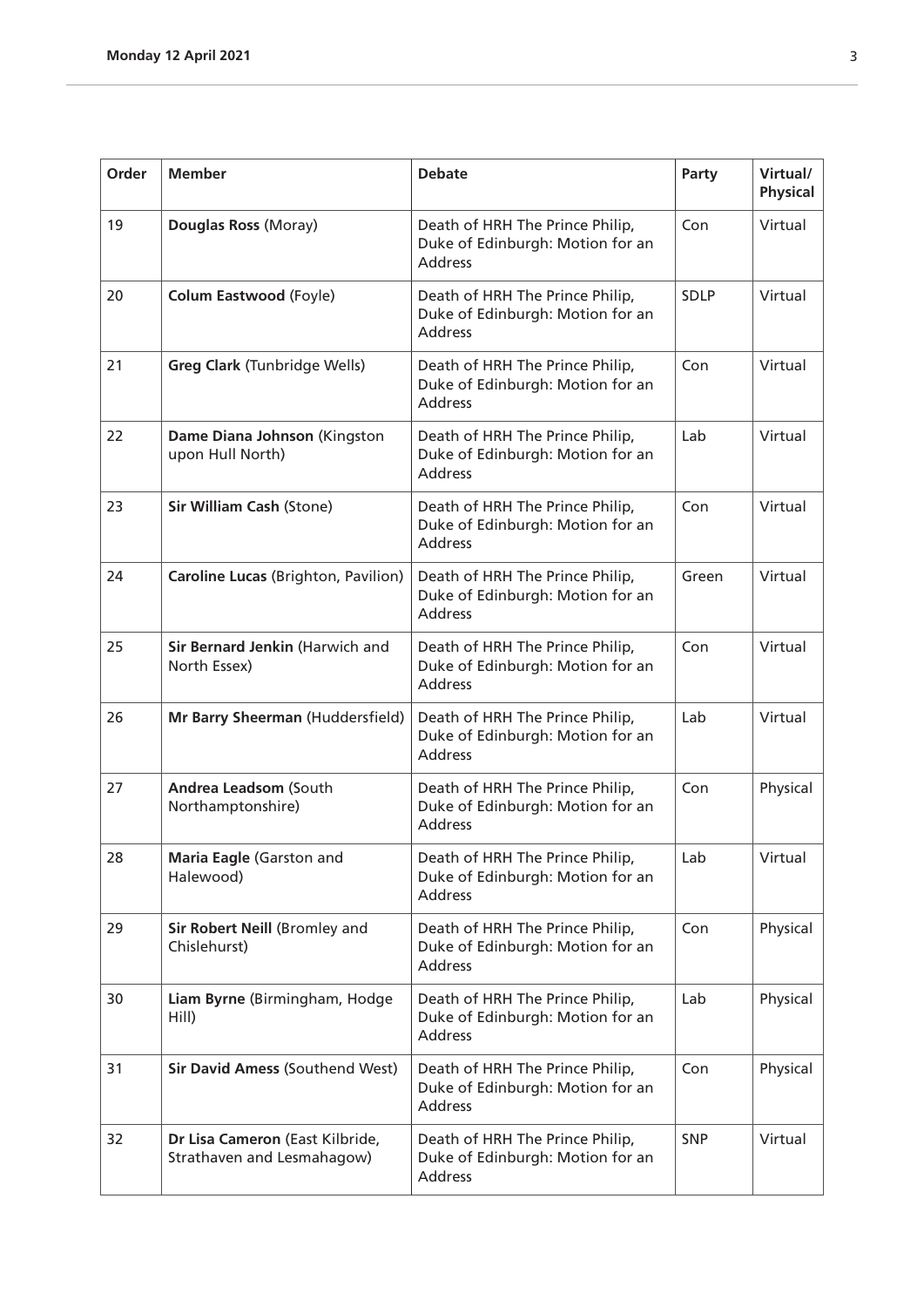| Order | <b>Member</b>                                              | <b>Debate</b>                                                                         | Party      | Virtual/<br><b>Physical</b> |
|-------|------------------------------------------------------------|---------------------------------------------------------------------------------------|------------|-----------------------------|
| 33    | <b>Adam Afriyie (Windsor)</b>                              | Death of HRH The Prince Philip,<br>Duke of Edinburgh: Motion for an<br><b>Address</b> | Con        | Physical                    |
| 34    | Dan Jarvis (Barnsley Central)                              | Death of HRH The Prince Philip,<br>Duke of Edinburgh: Motion for an<br><b>Address</b> | Lab        | Virtual                     |
| 35    | Philip Dunne (Ludlow)                                      | Death of HRH The Prince Philip,<br>Duke of Edinburgh: Motion for an<br><b>Address</b> | Con        | Virtual                     |
| 36    | <b>Stephen Farry (North Down)</b>                          | Death of HRH The Prince Philip,<br>Duke of Edinburgh: Motion for an<br><b>Address</b> | Alliance   | Virtual                     |
| 37    | <b>Andrew Bowie (West</b><br>Aberdeenshire and Kincardine) | Death of HRH The Prince Philip,<br>Duke of Edinburgh: Motion for an<br><b>Address</b> | Con        | Physical                    |
| 38    | Clive Efford (Eltham)                                      | Death of HRH The Prince Philip,<br>Duke of Edinburgh: Motion for an<br><b>Address</b> | Lab        | Virtual                     |
| 39    | <b>Robert Halfon (Harlow)</b>                              | Death of HRH The Prince Philip,<br>Duke of Edinburgh: Motion for an<br><b>Address</b> | Con        | Virtual                     |
| 40    | Barbara Keeley (Worsley and<br>Eccles South)               | Death of HRH The Prince Philip,<br>Duke of Edinburgh: Motion for an<br><b>Address</b> | Lab        | Virtual                     |
| 41    | Duncan Baker (North Norfolk)                               | Death of HRH The Prince Philip,<br>Duke of Edinburgh: Motion for an<br><b>Address</b> | Con        | Physical                    |
| 42    | Ian Paisley (North Antrim)                                 | Death of HRH The Prince Philip,<br>Duke of Edinburgh: Motion for an<br><b>Address</b> | <b>DUP</b> | Virtual                     |
| 43    | Dr Julian Lewis (New Forest East)                          | Death of HRH The Prince Philip,<br>Duke of Edinburgh: Motion for an<br><b>Address</b> | Con        | Physical                    |
| 44    | Chris Bryant (Rhondda)                                     | Death of HRH The Prince Philip,<br>Duke of Edinburgh: Motion for an<br><b>Address</b> | Lab        | Physical                    |
| 45    | Dr Caroline Johnson (Sleaford and<br>North Hykeham)        | Death of HRH The Prince Philip,<br>Duke of Edinburgh: Motion for an<br><b>Address</b> | Con        | Virtual                     |
| 46    | Florence Eshalomi (Vauxhall)                               | Death of HRH The Prince Philip,<br>Duke of Edinburgh: Motion for an<br><b>Address</b> | Lab        | Virtual                     |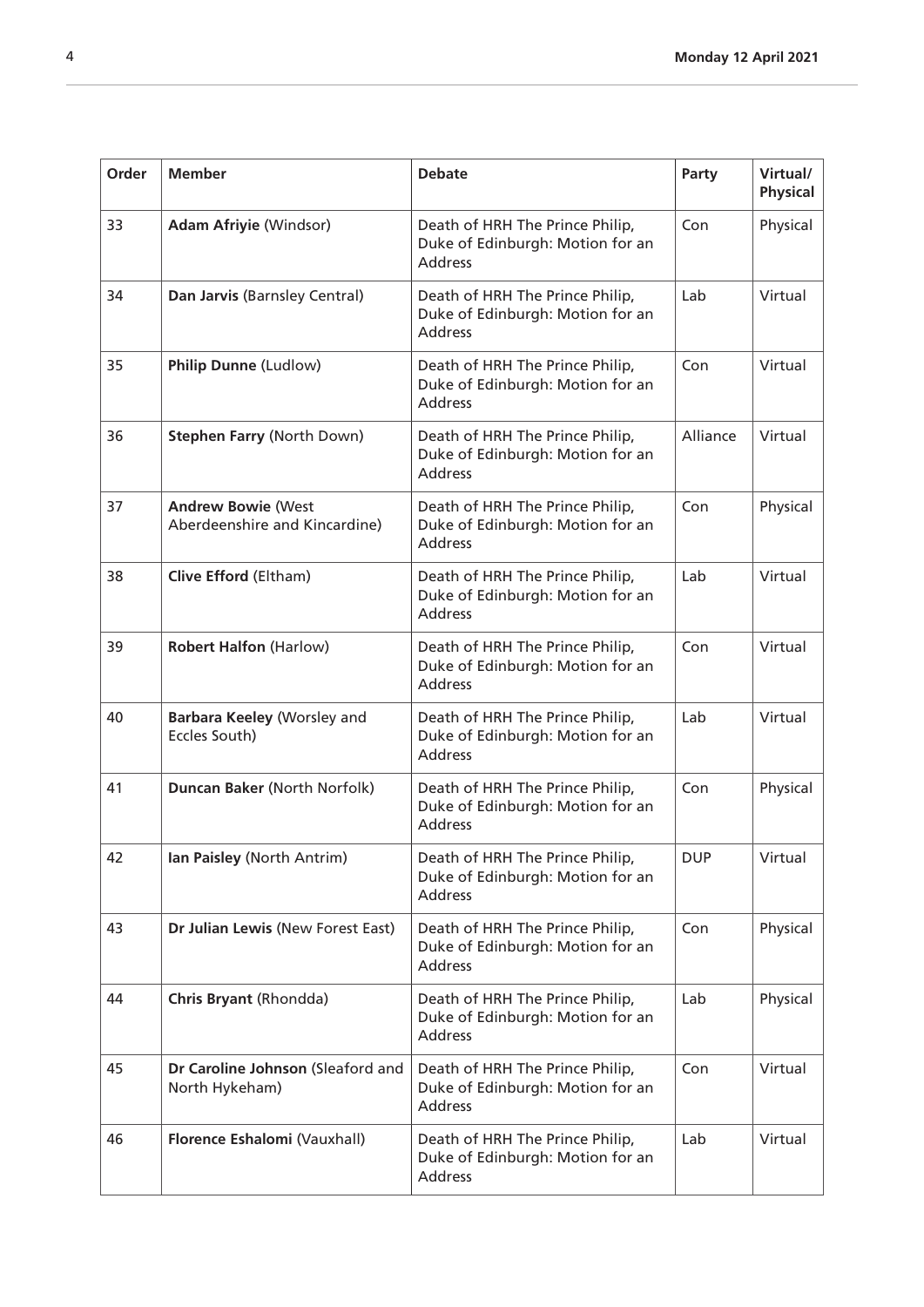| Order | <b>Member</b>                                                 | <b>Debate</b>                                                                         | Party      | Virtual/<br><b>Physical</b> |
|-------|---------------------------------------------------------------|---------------------------------------------------------------------------------------|------------|-----------------------------|
| 47    | Mr Tobias Ellwood (Bournemouth<br>East)                       | Death of HRH The Prince Philip,<br>Duke of Edinburgh: Motion for an<br><b>Address</b> | Con        | Physical                    |
| 48    | Jamie Stone (Caithness,<br><b>Sutherland and Easter Ross)</b> | Death of HRH The Prince Philip,<br>Duke of Edinburgh: Motion for an<br><b>Address</b> | LD         | Virtual                     |
| 49    | <b>Adam Holloway (Gravesham)</b>                              | Death of HRH The Prince Philip,<br>Duke of Edinburgh: Motion for an<br><b>Address</b> | Con        | Physical                    |
| 50    | Cat Smith (Lancaster and<br>Fleetwood)                        | Death of HRH The Prince Philip,<br>Duke of Edinburgh: Motion for an<br><b>Address</b> | Lab        | Physical                    |
| 51    | Fay Jones (Brecon and<br>Radnorshire)                         | Death of HRH The Prince Philip,<br>Duke of Edinburgh: Motion for an<br><b>Address</b> | Con        | Physical                    |
| 52    | Carla Lockhart (Upper Bann)                                   | Death of HRH The Prince Philip,<br>Duke of Edinburgh: Motion for an<br><b>Address</b> | <b>DUP</b> | Virtual                     |
| 53    | <b>Stephen Crabb (Preseli</b><br>Pembrokeshire)               | Death of HRH The Prince Philip,<br>Duke of Edinburgh: Motion for an<br><b>Address</b> | Con        | Virtual                     |
| 54    | Peter Kyle (Hove)                                             | Death of HRH The Prince Philip,<br>Duke of Edinburgh: Motion for an<br><b>Address</b> | Lab        | Physical                    |
| 55    | Tom Tugendhat (Tonbridge and<br>Malling)                      | Death of HRH The Prince Philip,<br>Duke of Edinburgh: Motion for an<br><b>Address</b> | Con        | Physical                    |
| 56    | Carolyn Harris (Swansea East)                                 | Death of HRH The Prince Philip,<br>Duke of Edinburgh: Motion for an<br><b>Address</b> | Lab        | Physical                    |
| 57    | Sir Edward Leigh (Gainsborough)                               | Death of HRH The Prince Philip,<br>Duke of Edinburgh: Motion for an<br><b>Address</b> | Con        | Physical                    |
| 58    | <b>Christine Jardine (Edinburgh</b><br>West)                  | Death of HRH The Prince Philip,<br>Duke of Edinburgh: Motion for an<br><b>Address</b> | LD         | Virtual                     |
| 59    | <b>Bob Stewart (Beckenham)</b>                                | Death of HRH The Prince Philip,<br>Duke of Edinburgh: Motion for an<br><b>Address</b> | Con        | Physical                    |
| 60    | <b>Christian Matheson (City of</b><br>Chester)                | Death of HRH The Prince Philip,<br>Duke of Edinburgh: Motion for an<br><b>Address</b> | Lab        | Physical                    |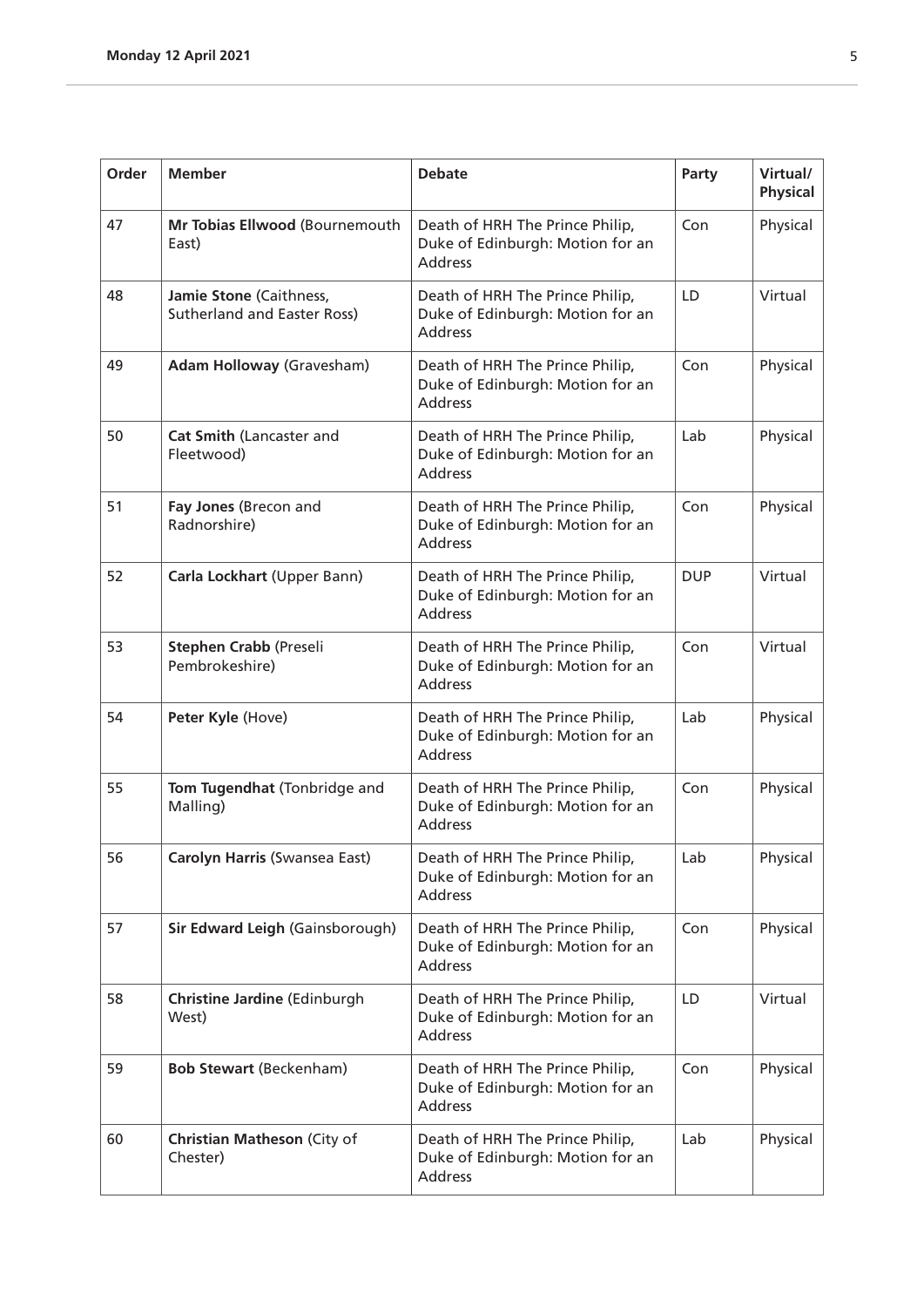| Order | <b>Member</b>                                 | <b>Debate</b>                                                                         | Party      | Virtual/<br><b>Physical</b> |
|-------|-----------------------------------------------|---------------------------------------------------------------------------------------|------------|-----------------------------|
| 61    | <b>Andrew Rosindell (Romford)</b>             | Death of HRH The Prince Philip,<br>Duke of Edinburgh: Motion for an<br><b>Address</b> | Con        | Virtual                     |
| 62    | <b>Rosie Duffield (Canterbury)</b>            | Death of HRH The Prince Philip,<br>Duke of Edinburgh: Motion for an<br><b>Address</b> | Lab        | Virtual                     |
| 63    | Sir Geoffrey Clifton-Brown (The<br>Cotswolds) | Death of HRH The Prince Philip,<br>Duke of Edinburgh: Motion for an<br><b>Address</b> | Con        | Physical                    |
| 64    | <b>Chris Elmore (Ogmore)</b>                  | Death of HRH The Prince Philip,<br>Duke of Edinburgh: Motion for an<br>Address        | Lab        | Virtual                     |
| 65    | James Gray (North Wiltshire)                  | Death of HRH The Prince Philip,<br>Duke of Edinburgh: Motion for an<br><b>Address</b> | Con        | Physical                    |
| 66    | Tracy Brabin (Batley and Spen)                | Death of HRH The Prince Philip,<br>Duke of Edinburgh: Motion for an<br><b>Address</b> | Lab        | Physical                    |
| 67    | <b>Bill Wiggin (North Herefordshire)</b>      | Death of HRH The Prince Philip,<br>Duke of Edinburgh: Motion for an<br><b>Address</b> | Con        | Physical                    |
| 68    | Daisy Cooper (St Albans)                      | Death of HRH The Prince Philip,<br>Duke of Edinburgh: Motion for an<br><b>Address</b> | LD         | Virtual                     |
| 69    | <b>Richard Graham (Gloucester)</b>            | Death of HRH The Prince Philip,<br>Duke of Edinburgh: Motion for an<br>Address        | Con        | Virtual                     |
| 70    | Stephen Kinnock (Aberavon)                    | Death of HRH The Prince Philip,<br>Duke of Edinburgh: Motion for an<br>Address        | Lab        | Virtual                     |
| 71    | <b>Richard Drax (South Dorset)</b>            | Death of HRH The Prince Philip,<br>Duke of Edinburgh: Motion for an<br><b>Address</b> | Con        | Virtual                     |
| 72    | Jim Shannon (Strangford)                      | Death of HRH The Prince Philip,<br>Duke of Edinburgh: Motion for an<br><b>Address</b> | <b>DUP</b> | Virtual                     |
| 73    | Alberto Costa (South<br>Leicestershire)       | Death of HRH The Prince Philip,<br>Duke of Edinburgh: Motion for an<br><b>Address</b> | Con        | Virtual                     |
| 74    | <b>Ruth Jones (Newport West)</b>              | Death of HRH The Prince Philip,<br>Duke of Edinburgh: Motion for an<br><b>Address</b> | Lab        | Virtual                     |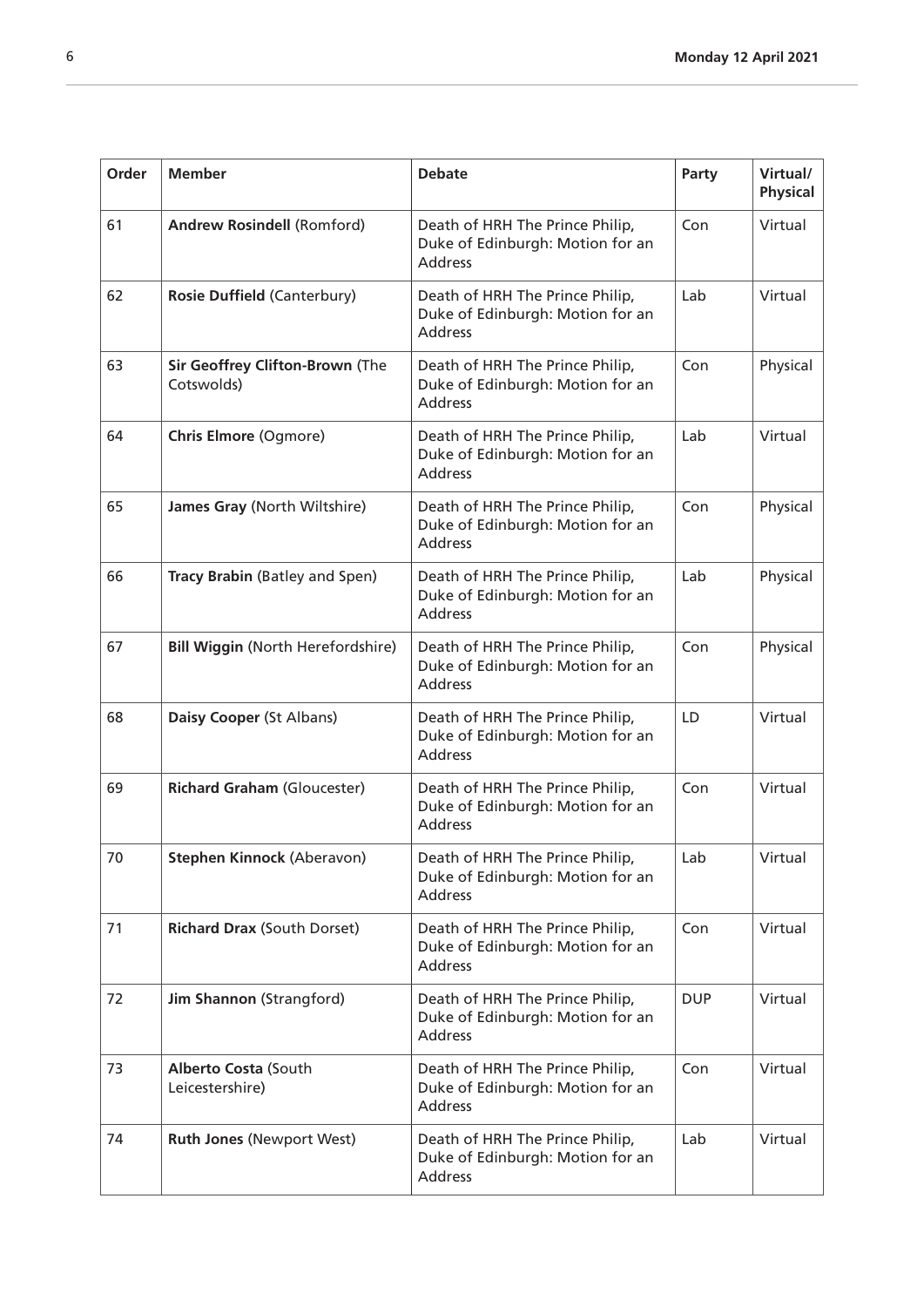| Order | <b>Member</b>                                | <b>Debate</b>                                                                         | Party | Virtual/<br><b>Physical</b> |
|-------|----------------------------------------------|---------------------------------------------------------------------------------------|-------|-----------------------------|
| 75    | <b>Mark Pritchard (The Wrekin)</b>           | Death of HRH The Prince Philip,<br>Duke of Edinburgh: Motion for an<br><b>Address</b> | Con   | Physical                    |
| 76    | Wes Streeting (Ilford North)                 | Death of HRH The Prince Philip,<br>Duke of Edinburgh: Motion for an<br><b>Address</b> | Lab   | Physical                    |
| 77    | Sarah Atherton (Wrexham)                     | Death of HRH The Prince Philip,<br>Duke of Edinburgh: Motion for an<br><b>Address</b> | Con   | Physical                    |
| 78    | Gerald Jones (Merthyr Tydfil and<br>Rhymney) | Death of HRH The Prince Philip,<br>Duke of Edinburgh: Motion for an<br><b>Address</b> | Lab   | Virtual                     |
| 79    | Alec Shelbrooke (Elmet and<br>Rothwell)      | Death of HRH The Prince Philip,<br>Duke of Edinburgh: Motion for an<br><b>Address</b> | Con   | Physical                    |
| 80    | Alex Davies-Jones (Pontypridd)               | Death of HRH The Prince Philip,<br>Duke of Edinburgh: Motion for an<br><b>Address</b> | Lab   | Physical                    |
| 81    | Sir Charles Walker (Broxbourne)              | Death of HRH The Prince Philip,<br>Duke of Edinburgh: Motion for an<br><b>Address</b> | Con   | Physical                    |
| 82    | <b>Matt Rodda (Reading East)</b>             | Death of HRH The Prince Philip,<br>Duke of Edinburgh: Motion for an<br><b>Address</b> | Lab   | Physical                    |
| 83    | Tim Loughton (East Worthing and<br>Shoreham) | Death of HRH The Prince Philip,<br>Duke of Edinburgh: Motion for an<br><b>Address</b> | Con   | Physical                    |
| 84    | John Howell (Henley)                         | Death of HRH The Prince Philip,<br>Duke of Edinburgh: Motion for an<br><b>Address</b> | Con   | Virtual                     |
| 85    | <b>Bob Blackman (Harrow East)</b>            | Death of HRH The Prince Philip,<br>Duke of Edinburgh: Motion for an<br><b>Address</b> | Con   | Virtual                     |
| 86    | Neil Parish (Tiverton and Honiton)           | Death of HRH The Prince Philip,<br>Duke of Edinburgh: Motion for an<br><b>Address</b> | Con   | Virtual                     |
| 87    | Huw Merriman (Bexhill and<br>Battle)         | Death of HRH The Prince Philip,<br>Duke of Edinburgh: Motion for an<br><b>Address</b> | Con   | Physical                    |
| 88    | James Cartlidge (South Suffolk)              | Death of HRH The Prince Philip,<br>Duke of Edinburgh: Motion for an<br>Address        | Con   | Physical                    |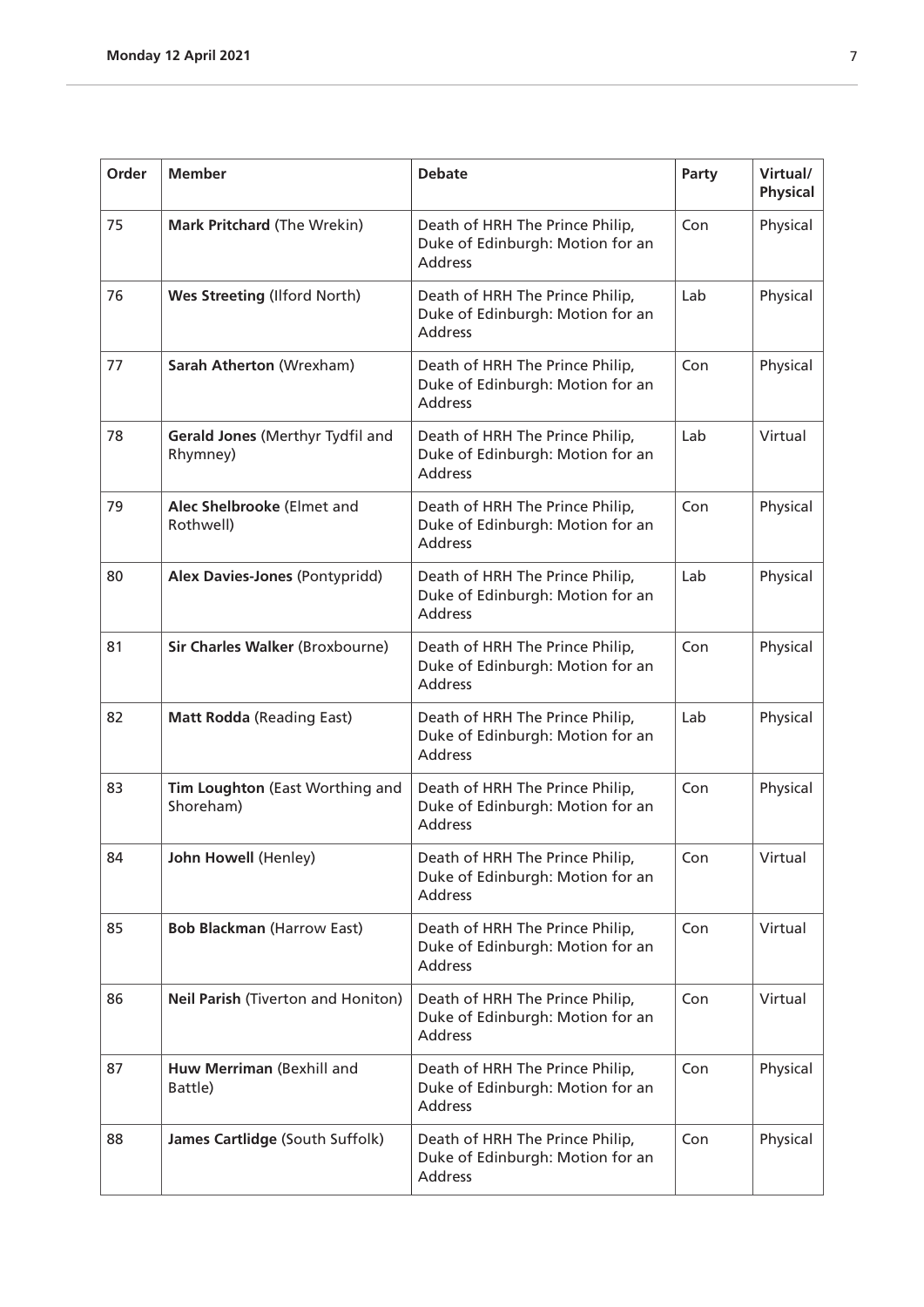| Order | <b>Member</b>                                   | <b>Debate</b>                                                                         | Party | Virtual/<br><b>Physical</b> |
|-------|-------------------------------------------------|---------------------------------------------------------------------------------------|-------|-----------------------------|
| 89    | Jack Brereton (Stoke-on-Trent<br>South)         | Death of HRH The Prince Philip,<br>Duke of Edinburgh: Motion for an<br><b>Address</b> | Con   | Virtual                     |
| 90    | Mr Shailesh Vara (North West<br>Cambridgeshire) | Death of HRH The Prince Philip,<br>Duke of Edinburgh: Motion for an<br><b>Address</b> | Con   | Physical                    |
| 91    | Mark Pawsey (Rugby)                             | Death of HRH The Prince Philip,<br>Duke of Edinburgh: Motion for an<br><b>Address</b> | Con   | Virtual                     |
| 92    | <b>Craig Mackinlay (South Thanet)</b>           | Death of HRH The Prince Philip,<br>Duke of Edinburgh: Motion for an<br><b>Address</b> | Con   | Virtual                     |
| 93    | <b>Peter Aldous (Waveney)</b>                   | Death of HRH The Prince Philip,<br>Duke of Edinburgh: Motion for an<br><b>Address</b> | Con   | Virtual                     |
| 94    | Derek Thomas (St Ives)                          | Death of HRH The Prince Philip,<br>Duke of Edinburgh: Motion for an<br><b>Address</b> | Con   | Virtual                     |
| 95    | Mark Logan (Bolton North East)                  | Death of HRH The Prince Philip,<br>Duke of Edinburgh: Motion for an<br><b>Address</b> | Con   | Virtual                     |
| 96    | David Morris (Morecambe and<br>Lunesdale)       | Death of HRH The Prince Philip,<br>Duke of Edinburgh: Motion for an<br><b>Address</b> | Con   | Virtual                     |
| 97    | Damien Moore (Southport)                        | Death of HRH The Prince Philip,<br>Duke of Edinburgh: Motion for an<br><b>Address</b> | Con   | Virtual                     |
| 98    | Lucy Allan (Telford)                            | Death of HRH The Prince Philip,<br>Duke of Edinburgh: Motion for an<br><b>Address</b> | Con   | Physical                    |
| 99    | Dr Neil Hudson (Penrith and The<br>Border)      | Death of HRH The Prince Philip,<br>Duke of Edinburgh: Motion for an<br><b>Address</b> | Con   | Virtual                     |
| 100   | Ms Nusrat Ghani (Wealden)                       | Death of HRH The Prince Philip,<br>Duke of Edinburgh: Motion for an<br><b>Address</b> | Con   | Physical                    |
| 101   | Jane Stevenson (Wolverhampton<br>North East)    | Death of HRH The Prince Philip,<br>Duke of Edinburgh: Motion for an<br><b>Address</b> | Con   | Virtual                     |
| 102   | Mr Gagan Mohindra (South West<br>Hertfordshire) | Death of HRH The Prince Philip,<br>Duke of Edinburgh: Motion for an<br><b>Address</b> | Con   | Virtual                     |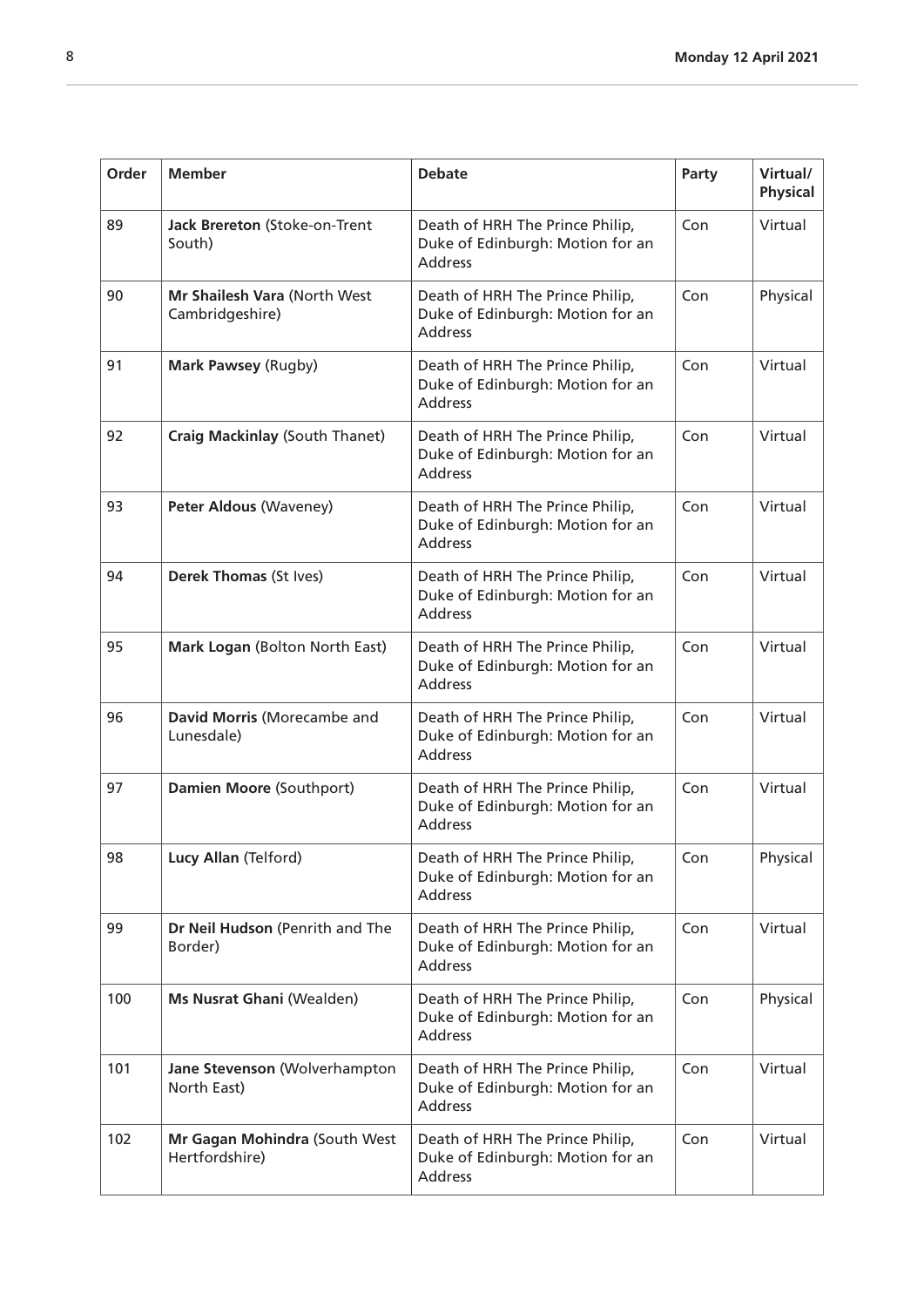| Order | <b>Member</b>                                 | <b>Debate</b>                                                                         | Party | Virtual/<br><b>Physical</b> |
|-------|-----------------------------------------------|---------------------------------------------------------------------------------------|-------|-----------------------------|
| 103   | <b>Miss Sarah Dines (Derbyshire</b><br>Dales) | Death of HRH The Prince Philip,<br>Duke of Edinburgh: Motion for an<br><b>Address</b> | Con   | Virtual                     |
| 104   | Nicola Richards (West Bromwich<br>East)       | Death of HRH The Prince Philip,<br>Duke of Edinburgh: Motion for an<br><b>Address</b> | Con   | Virtual                     |
| 105   | <b>Ruth Edwards (Rushcliffe)</b>              | Death of HRH The Prince Philip,<br>Duke of Edinburgh: Motion for an<br><b>Address</b> | Con   | Virtual                     |
| 106   | Saqib Bhatti (Meriden)                        | Death of HRH The Prince Philip,<br>Duke of Edinburgh: Motion for an<br><b>Address</b> | Con   | Physical                    |
| 107   | James Wild (North West Norfolk)               | Death of HRH The Prince Philip,<br>Duke of Edinburgh: Motion for an<br><b>Address</b> | Con   | Physical                    |
| 108   | Virginia Crosbie (Ynys Môn)                   | Death of HRH The Prince Philip,<br>Duke of Edinburgh: Motion for an<br><b>Address</b> | Con   | Physical                    |
| 109   | Sara Britcliffe (Hyndburn)                    | Death of HRH The Prince Philip,<br>Duke of Edinburgh: Motion for an<br><b>Address</b> | Con   | Physical                    |
| 110   | Danny Kruger (Devizes)                        | Death of HRH The Prince Philip,<br>Duke of Edinburgh: Motion for an<br><b>Address</b> | Con   | Virtual                     |
| 111   | Julie Marson (Hertford and<br>Stortford)      | Death of HRH The Prince Philip,<br>Duke of Edinburgh: Motion for an<br><b>Address</b> | Con   | Virtual                     |
| 112   | Jo Gideon (Stoke-on-Trent<br>Central)         | Death of HRH The Prince Philip,<br>Duke of Edinburgh: Motion for an<br><b>Address</b> | Con   | Physical                    |
| 113   | Sally-Ann Hart (Hastings and Rye)             | Death of HRH The Prince Philip,<br>Duke of Edinburgh: Motion for an<br>Address        | Con   | Physical                    |
| 114   | Fiona Bruce (Congleton)                       | Death of HRH The Prince Philip,<br>Duke of Edinburgh: Motion for an<br><b>Address</b> | Con   | Virtual                     |
| 115   | <b>Anthony Mangnall (Totnes)</b>              | Death of HRH The Prince Philip,<br>Duke of Edinburgh: Motion for an<br><b>Address</b> | Con   | Physical                    |
| 116   | <b>Felicity Buchan (Kensington)</b>           | Death of HRH The Prince Philip,<br>Duke of Edinburgh: Motion for an<br>Address        | Con   | Physical                    |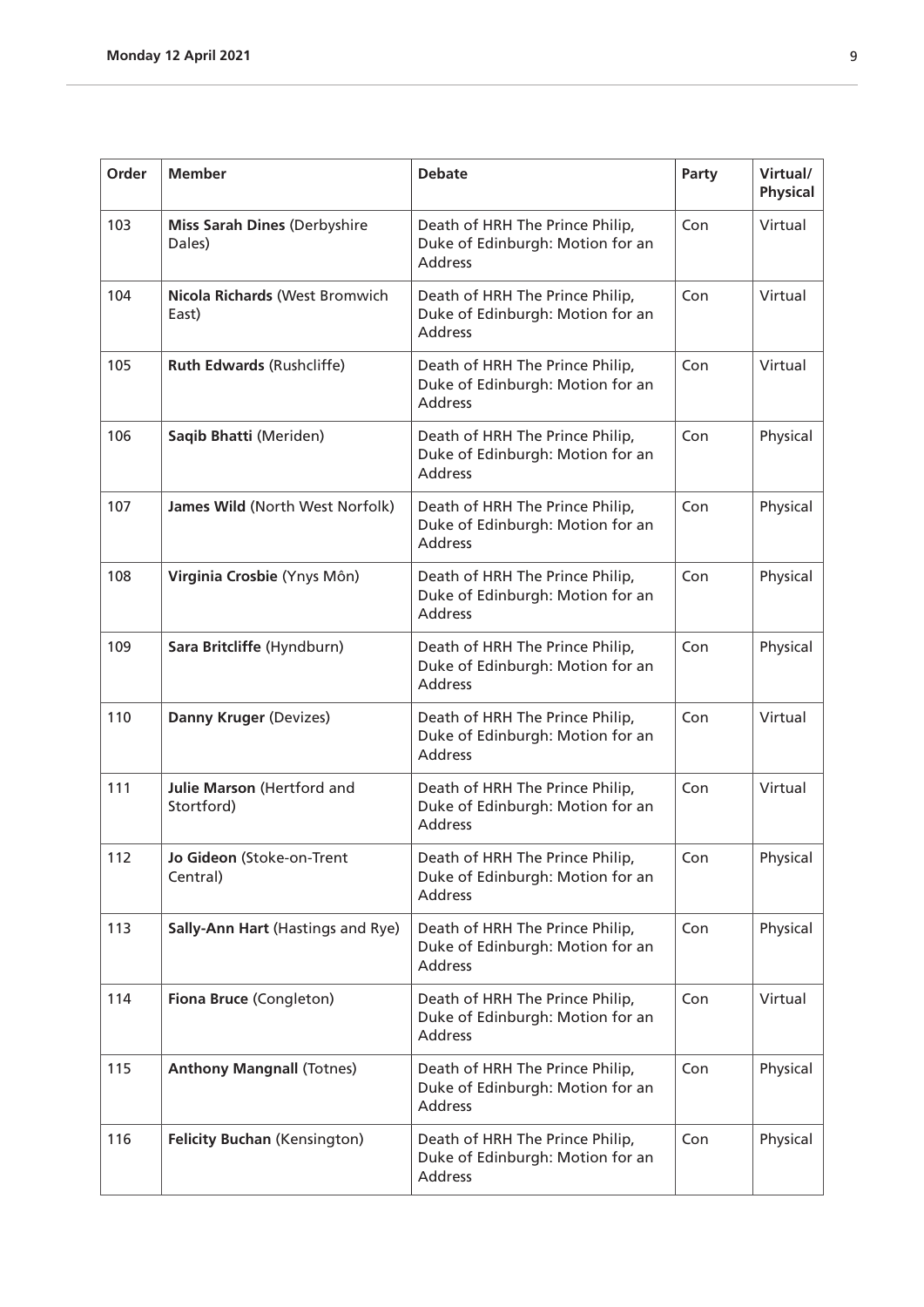| Order | <b>Member</b>                               | <b>Debate</b>                                                                         | Party | Virtual/<br><b>Physical</b> |
|-------|---------------------------------------------|---------------------------------------------------------------------------------------|-------|-----------------------------|
| 117   | <b>Selaine Saxby (North Devon)</b>          | Death of HRH The Prince Philip,<br>Duke of Edinburgh: Motion for an<br><b>Address</b> | Con   | Physical                    |
| 118   | Angela Richardson (Guildford)               | Death of HRH The Prince Philip,<br>Duke of Edinburgh: Motion for an<br><b>Address</b> | Con   | Virtual                     |
| 119   | Dean Russell (Watford)                      | Death of HRH The Prince Philip,<br>Duke of Edinburgh: Motion for an<br><b>Address</b> | Con   | Physical                    |
| 120   | Imran Ahmad Khan (Wakefield)                | Death of HRH The Prince Philip,<br>Duke of Edinburgh: Motion for an<br><b>Address</b> | Con   | Physical                    |
| 121   | Peter Gibson (Darlington)                   | Death of HRH The Prince Philip,<br>Duke of Edinburgh: Motion for an<br><b>Address</b> | Con   | Virtual                     |
| 122   | <b>Chris Loder (West Dorset)</b>            | Death of HRH The Prince Philip,<br>Duke of Edinburgh: Motion for an<br><b>Address</b> | Con   | Physical                    |
| 123   | Tom Hunt (Ipswich)                          | Death of HRH The Prince Philip,<br>Duke of Edinburgh: Motion for an<br><b>Address</b> | Con   | Physical                    |
| 124   | James Daly (Bury North)                     | Death of HRH The Prince Philip,<br>Duke of Edinburgh: Motion for an<br><b>Address</b> | Con   | Virtual                     |
| 125   | <b>Andy Carter (Warrington South)</b>       | Death of HRH The Prince Philip,<br>Duke of Edinburgh: Motion for an<br><b>Address</b> | Con   | Virtual                     |
| 126   | Jonathan Gullis (Stoke-on-Trent<br>North)   | Death of HRH The Prince Philip,<br>Duke of Edinburgh: Motion for an<br><b>Address</b> | Con   | Virtual                     |
| 127   | <b>Aaron Bell</b><br>(Newcastle-under-Lyme) | Death of HRH The Prince Philip,<br>Duke of Edinburgh: Motion for an<br><b>Address</b> | Con   | Virtual                     |
| 128   | <b>Greg Smith (Buckingham)</b>              | Death of HRH The Prince Philip,<br>Duke of Edinburgh: Motion for an<br><b>Address</b> | Con   | Physical                    |
| 129   | Rob Butler (Aylesbury)                      | Death of HRH The Prince Philip,<br>Duke of Edinburgh: Motion for an<br><b>Address</b> | Con   | Physical                    |
| 130   | Jackie Doyle-Price (Thurrock)               | Death of HRH The Prince Philip,<br>Duke of Edinburgh: Motion for an<br><b>Address</b> | Con   | Physical                    |